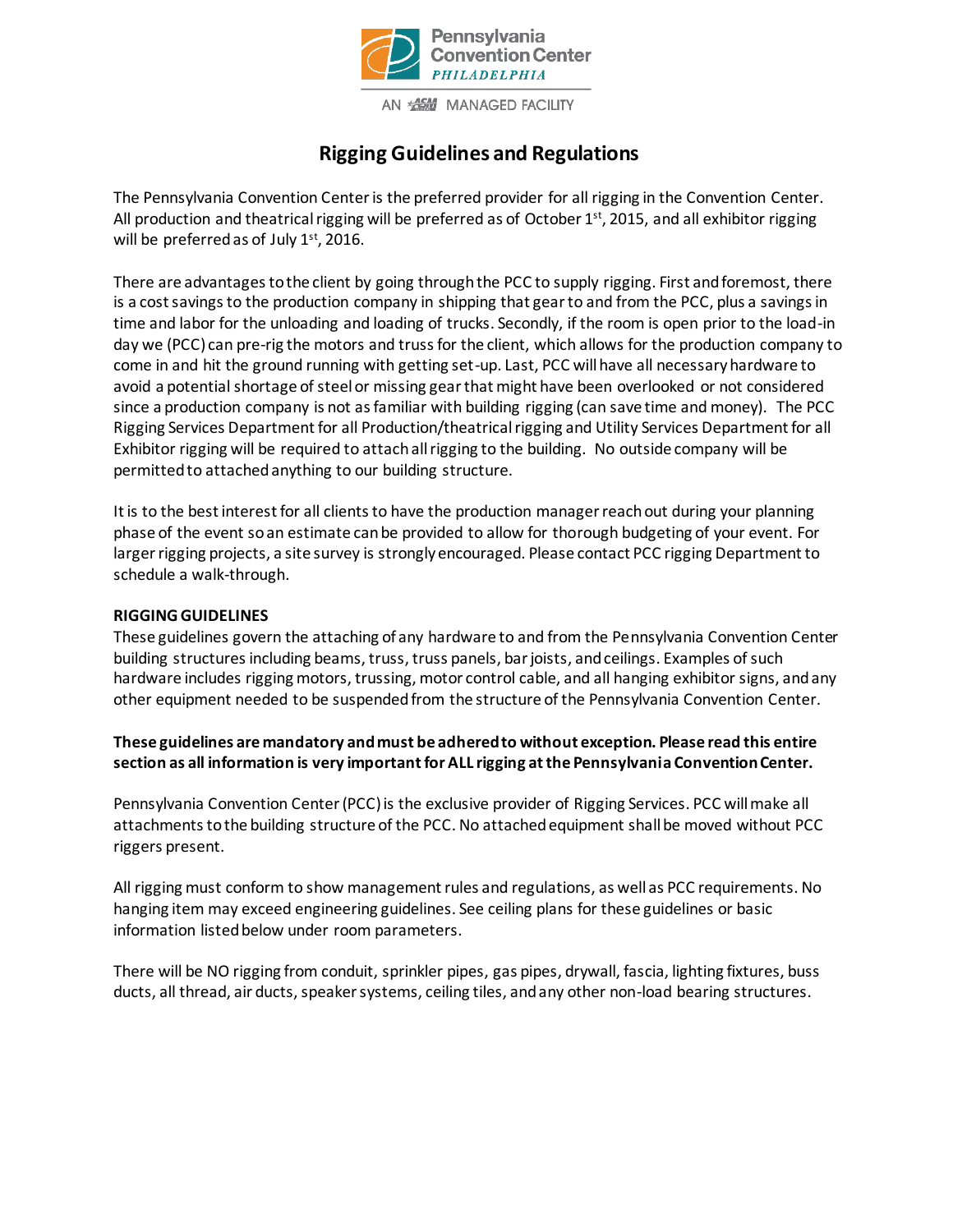

The Pennsylvania Rigging Services should be contacted as early as possible. The following information is needed by the specified deadlines:

- 1. A complete inventory list of trussing and motors to be submitted at least 45 days in advance. If 40 points or more will be rigged, then 60 days of notice is required.
- 2. A final rigging plot must be signed off by the client's production manager and submitted to the Rigging Services Department no later than 14 days prior to the first load-in day.
- 3. All rigging information listed under Proposed Plans/Diagrams must be submitted with the final rigging plot no later than 14 days prior to the first load-in day. The PCC's Rigging Manager and/or building head rigger will reach out to the show's head rigger to discuss in detail the final plot submitted after receiving all information.
- 4. The PCC may prohibit the installation of any items not in compliance with the required plan reviewed.

#### **Proposed plans and/or diagrams must include the following information:**

- Accurately scaled plan in a DWG file with points labeled and (X-0,Y- 0) location marked on drawing
- Maximum weight load in pounds per point including motor & chain (must complete the motor and weight matrix or submit a similar document with all the same required information)
- All items to be flown and quantities on each truss system must be clearly shown on drawing (i.e.,speakers, lighting units, AV, scenic, signs, special effects, automated unites, etc.)
- Trim heights for all trussing
- Measurement for a hard surface to a stick of truss
- Power requirements need to be accurately marked on the plan
- Company, project name or exhibit, designer or draftsman and date of the drawing in addition to date of the event all must be included on drawing

**Rigging Motor and Weight Matrix Sample Spreadsheet is Below** (Actual Spreadsheet is included in full PCC Rigging packet)

**ShowName:**

**Location:** Pennsylvania Convention Center **Room:** Exhibit Hall A **Date: Production Point of Contact: Contact Information:**

| <b>Motor Label</b> | <b>Hoist Type</b> | <b>Total Point Load (lbs)</b> | x         |        |
|--------------------|-------------------|-------------------------------|-----------|--------|
| SR-01              | $1/2$ Ton         | 642                           | $-82'3''$ | q"     |
| SR -02             | $1/2$ Ton         | 588                           | $-72'8"$  | q"     |
|                    |                   |                               |           |        |
| ۱1                 | $1/2$ Ton         | 464                           | $-119'$   | $-16'$ |
|                    | 1/2 Ton           | 389                           | 100'      | $-16'$ |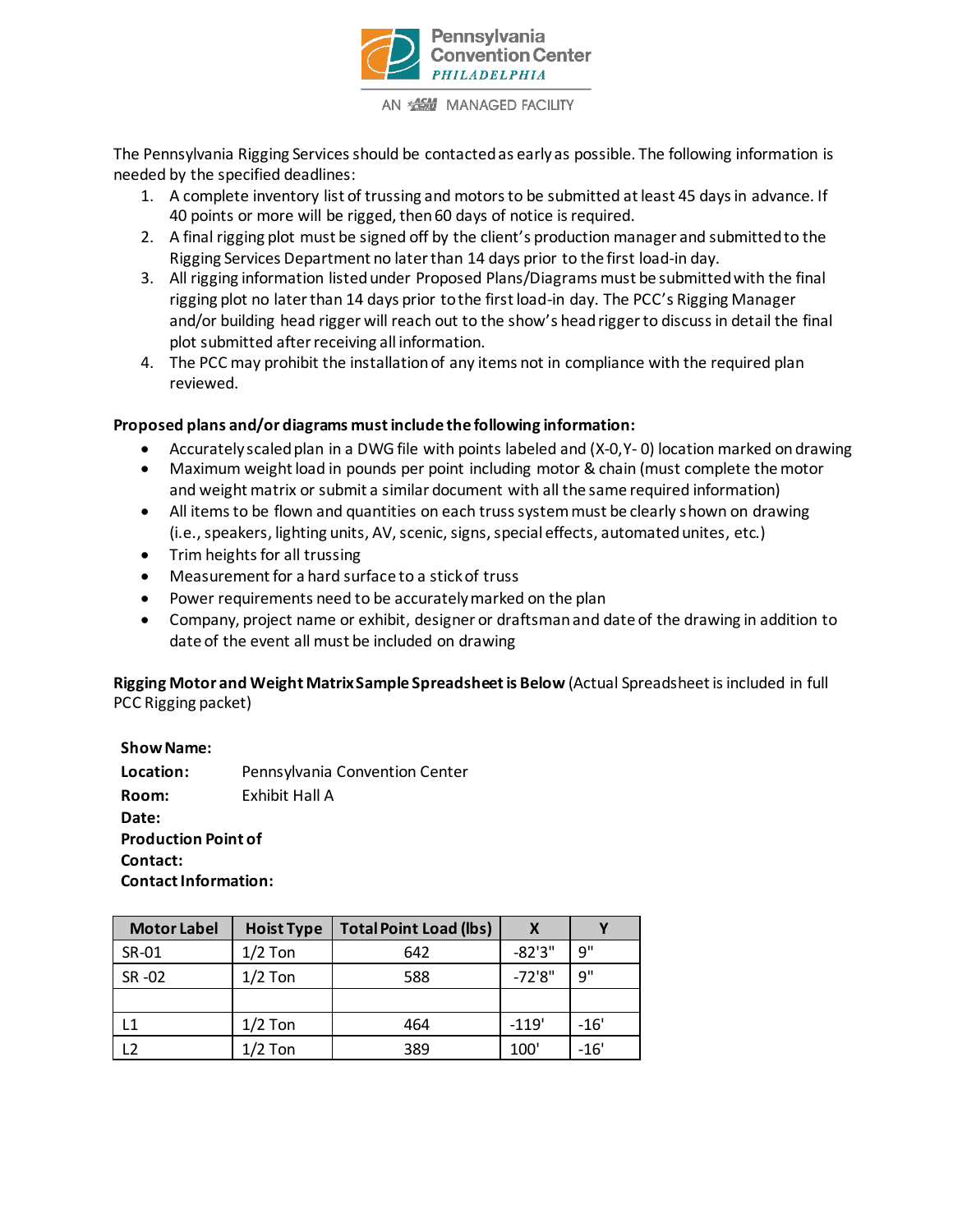

Only PCC will supply (at a cost, see rate sheet) all motors, rigging hardware, motor controls and cables, and trussing for all events. All rigging hardware, equipment, or show related items must be removed at the end of the license. The PCC rigging department will assess a labor charge for set-up and removal of all items. Estimates will be provided in advance.

Items which are "dead hung" are limited to a specific weight depending on which exhibit hall or ballroom you are rigging in. There are specific detailed weight limits listed under parameters for each location. PCC rigging services department must be involved regarding any attachments to the building structure.

Only employees of PCC Rigging Department and Elliott Lewis will be allowed to operate boom lifts within the Center. Boom lifts are required in all exhibit halls and both Ballrooms (see more details under each room). All boom lifts will be rented through the PCC rigging department. At all times, personnel must wear harness and attached lanyard to lift.

Rigging must not disturb fire system in any way.

Beams may be wrapped with burlap or 3/8" steel only where permanently installed hang points do not exist (beam clamps exist only in Terrace Ballroom). This rigging application can only be at a structural panel point.

Once building structure is deemed at maximum weight capacity for items flown, no additional weight can be put on support structure of truss (no climbing personnel or equipment). Any load with a chain motor or other lifting device shall be considered a dynamic load and weight must include full weight load when submitting.

No personnel will be allowed on truss or any flown structure without a fall arrester device.

In the event other rigging arrangements have been made contractually, there will be a separate point fee of \$100.00 per point (NOT motor) for rigging hardware attachment fee which must be paid by the client to PCC.

For further assistance, please contact your event manager to have someone reach out to you.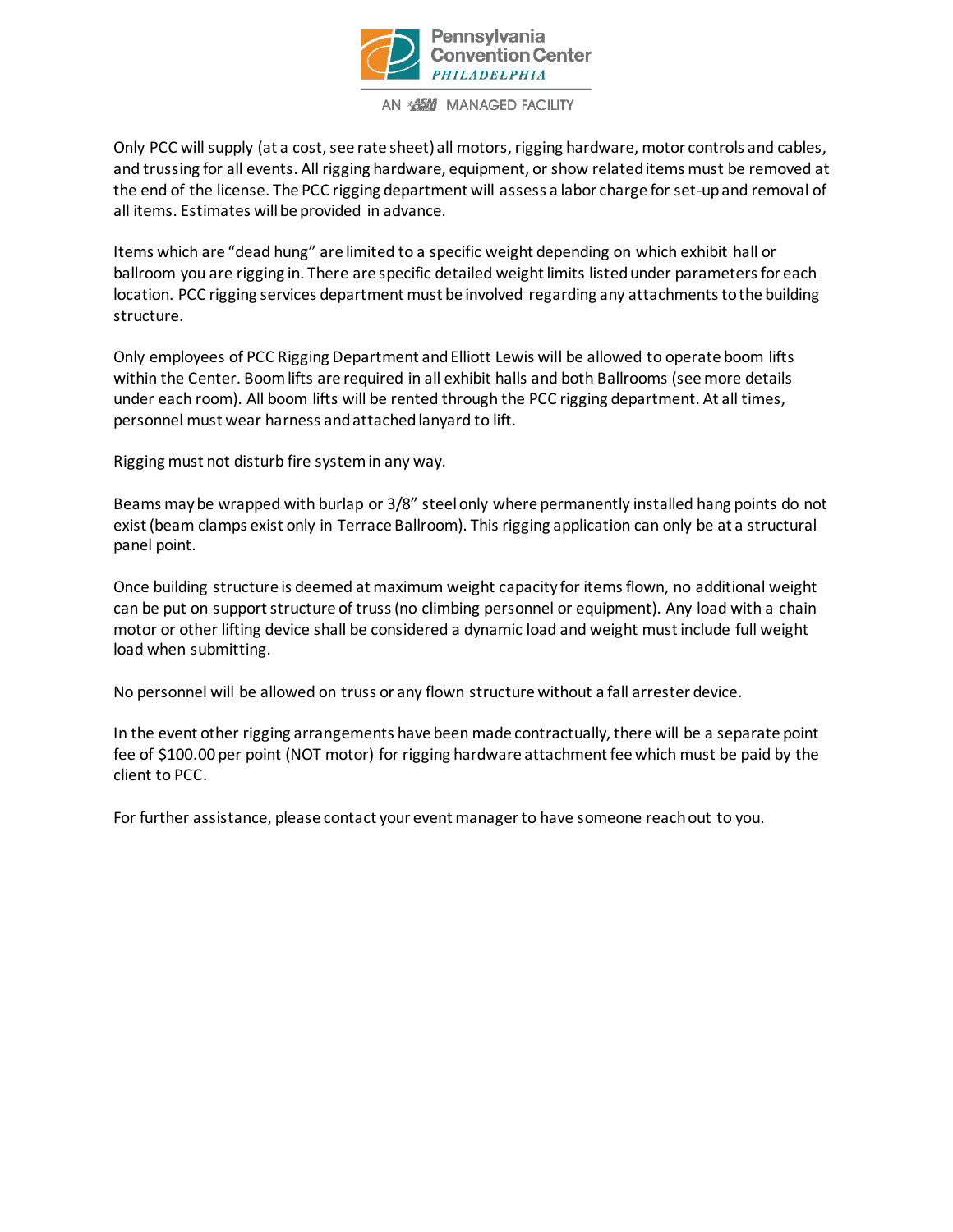

# **RIGGING INFROMATION AND PARAMTERS BY ROOMS EXHIBIT HALLS A, B, C, & D**

Please review each reflected ceiling plan for each Hall on the Pennsylvania Convention Center website. These five halls all have similar guidelines, but room sizes vary so it's important to have the correct ceiling plan and complete the event rigging plot on the respective ceiling plan.

Most of the rigging in these halls is on the panel truss, which have a 250# per point load, which means majority of points are bridled. These panel truss arch in the room, so height of each panel truss varies throughout the Hall.

Each respective ceiling plan has detailed examples of the various size truss and what the maximum loads are per each type of truss. Each size truss is color coordinated on the layouts to make it easier to identify the different weight guidelines.

The box truss:  $6'x6'$  truss which runs east and west in the rooms and  $1'x6'$  truss which run north and south, have larger maximum loads per point than the panel truss loads. However, weight per load varies based on number of points hung from each truss that runs column to column. This information can be found under rigging notes for each Hall on the ceiling plan. However, these larger trusses also have a much lower trim in the room, which is 30' in Halls A, B, & C, and 29' in Hall D.

A 60' boom lift is needed for rigging in all the above Halls for each rigging team.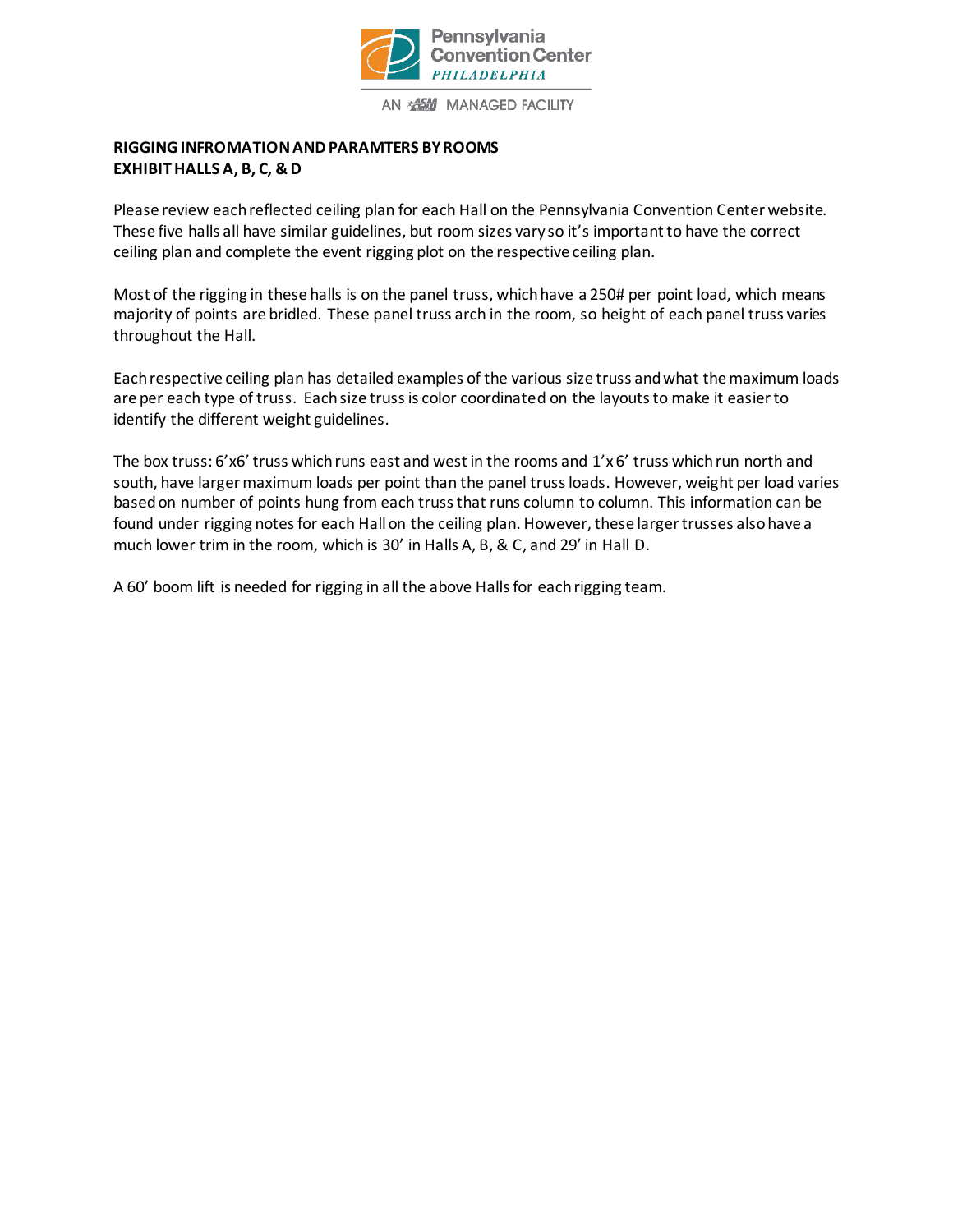



Hall A – as you enter from the concourse



Hall A – shot from near the corner of the room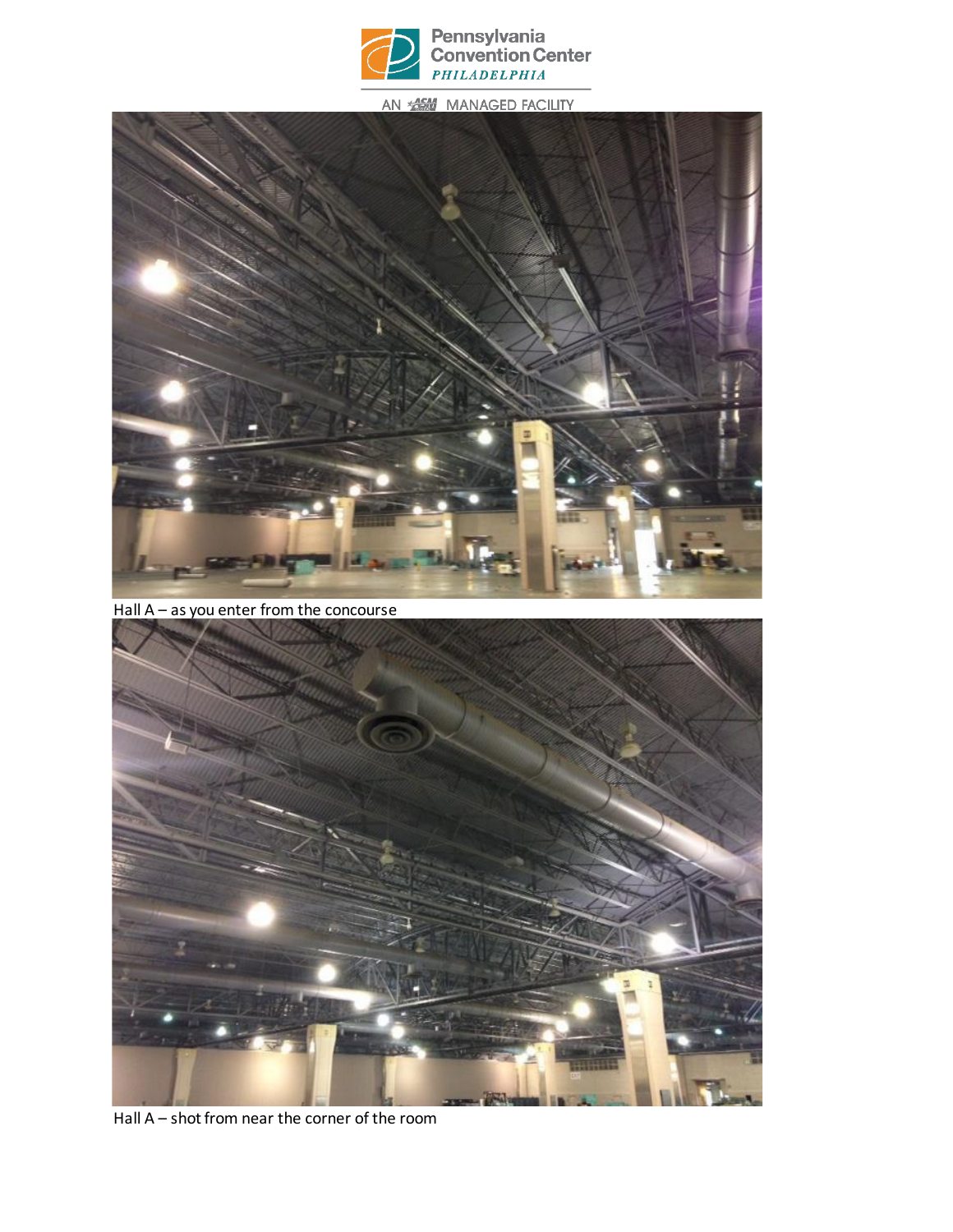



Panel Trusses – located in Halls A, B, C & D – points are rigged where cross bars meet (see were burlap bags are in picture)



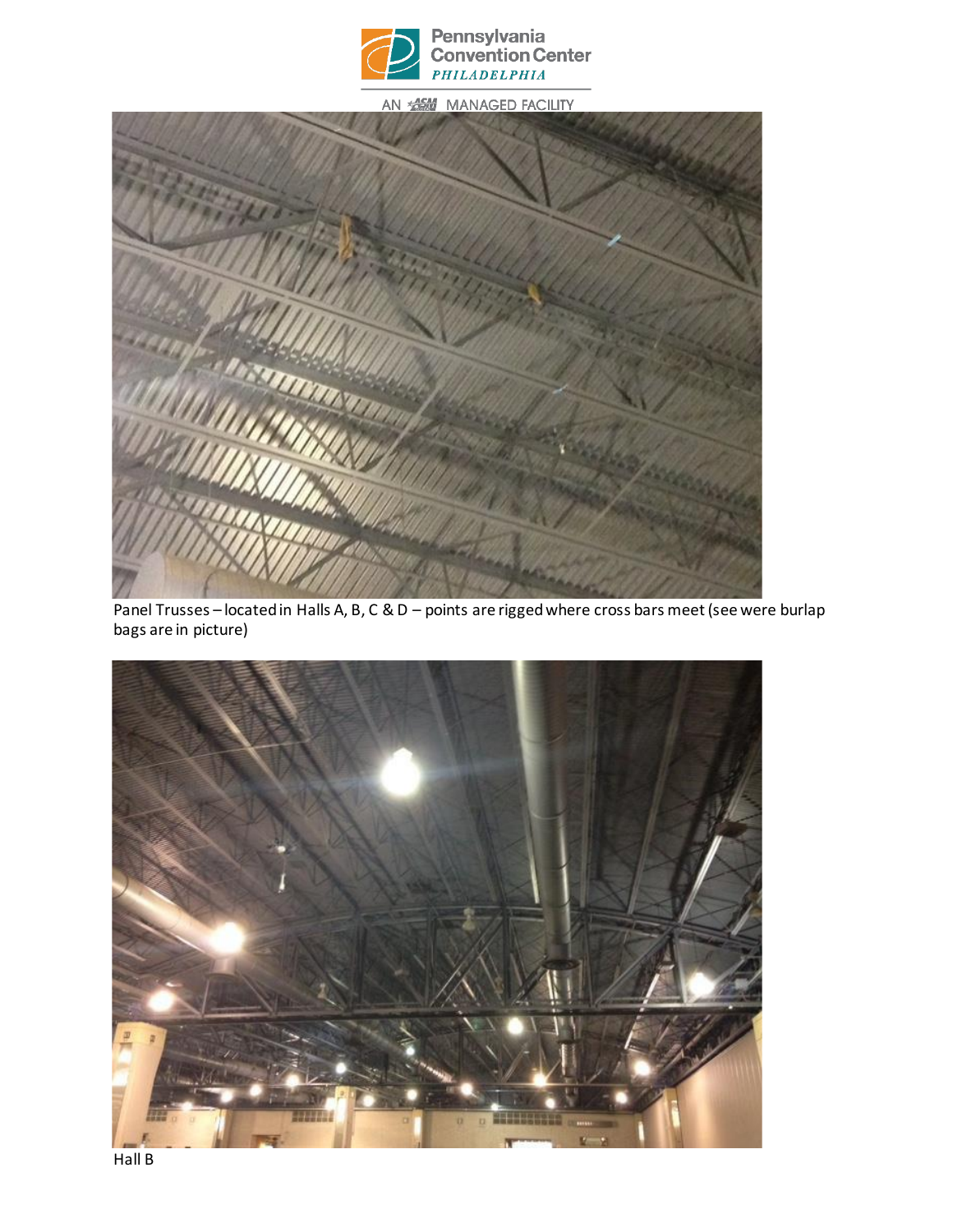



Hall C

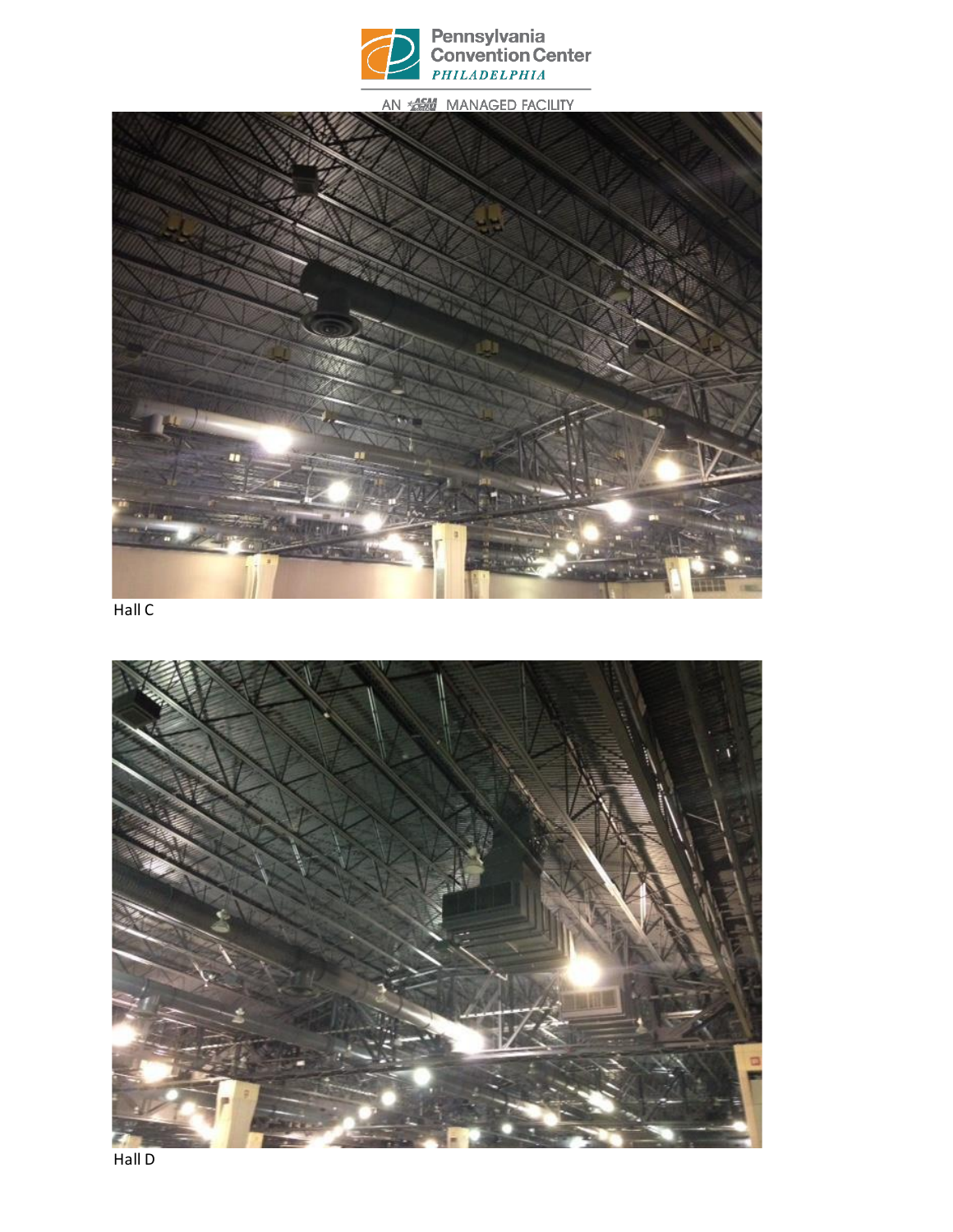

## **EXHIBIT HALL E**

Please review the reflected ceiling plan for Hall E on the Pennsylvania Convention Center website.

Most of the rigging in this hall is on the panel truss, which have a 250# per point load, which means majority of points are bridled. The ceiling plan shows exactly where these points can be hung (see Rigging Key on the ceiling plan).

Hall E also has 6'x6' box truss that runs east and west in the room 1'x6' truss which run north and south, have larger maximum loads per point that the panel truss loads. However, these larger trusses have a much lower trim in the room, which is approximately 29'.

This room has less available rigging points on the panel truss compared to Halls A through D, there is also more HVAC duct and diffusers in the ceiling compared to the other Halls.

A 60' boom lift is needed for rigging in Hall E for each rigging team.



Hall E – North view from just inside the concourse entrance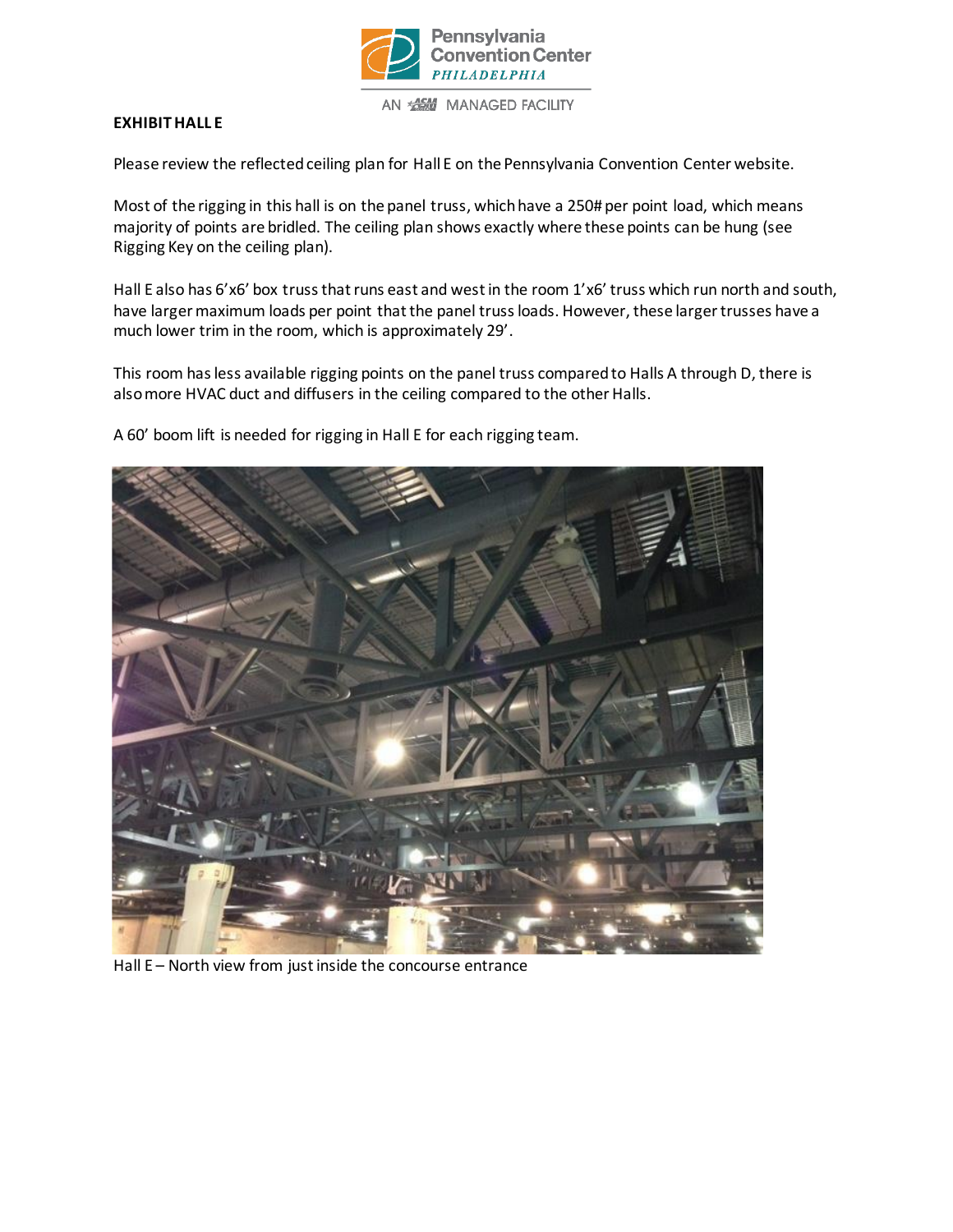



Hall E – East view from just inside atrium entrance room (Broad Street side)

## **EXHIBIT HALL F & G**

Both halls do not have the ability to hang rigging, however ground support rigging is allowed. For Hall

F, the lowest ceiling height trim is 15' in this Hall.

For Hall G, the lowest ceiling height trim is 14' in this Hall.

#### **BALLROOMS BALLROOM AB**

Please review the reflected ceiling plan for Ballroom AB on the Pennsylvania Convention Center website.

Most of the rigging in the Ballroom is on panel truss, which have a load of 300# or 600# per point depending on the amount of weight on the arch pair. Each box truss has a load capacity of 4000# per truss. There are examples on the ceiling plan, located on the website that shows different scenarios for weight capacity per load point.

The total load on any arch pair is 8000# if the load is uniformly distributed each side of the north-south shed. Otherwise, the limit load for the arch pair is 4000# if the load is unbalanced about the northsouth shed.

When submitting your drawing, please remove the case scenarios from the ceiling plan and submit only the events rigging plot. The scenarios are there solely for guidance.

This room has a lighting grid that rests below the trusses that points are rigged from, and this ceiling is arched (see pictures below). The maximum ceiling height in this room is 42' and the low ceiling height is 24'.

A 45' boom lift is needed for rigging in Ballroom AB for each rigging team.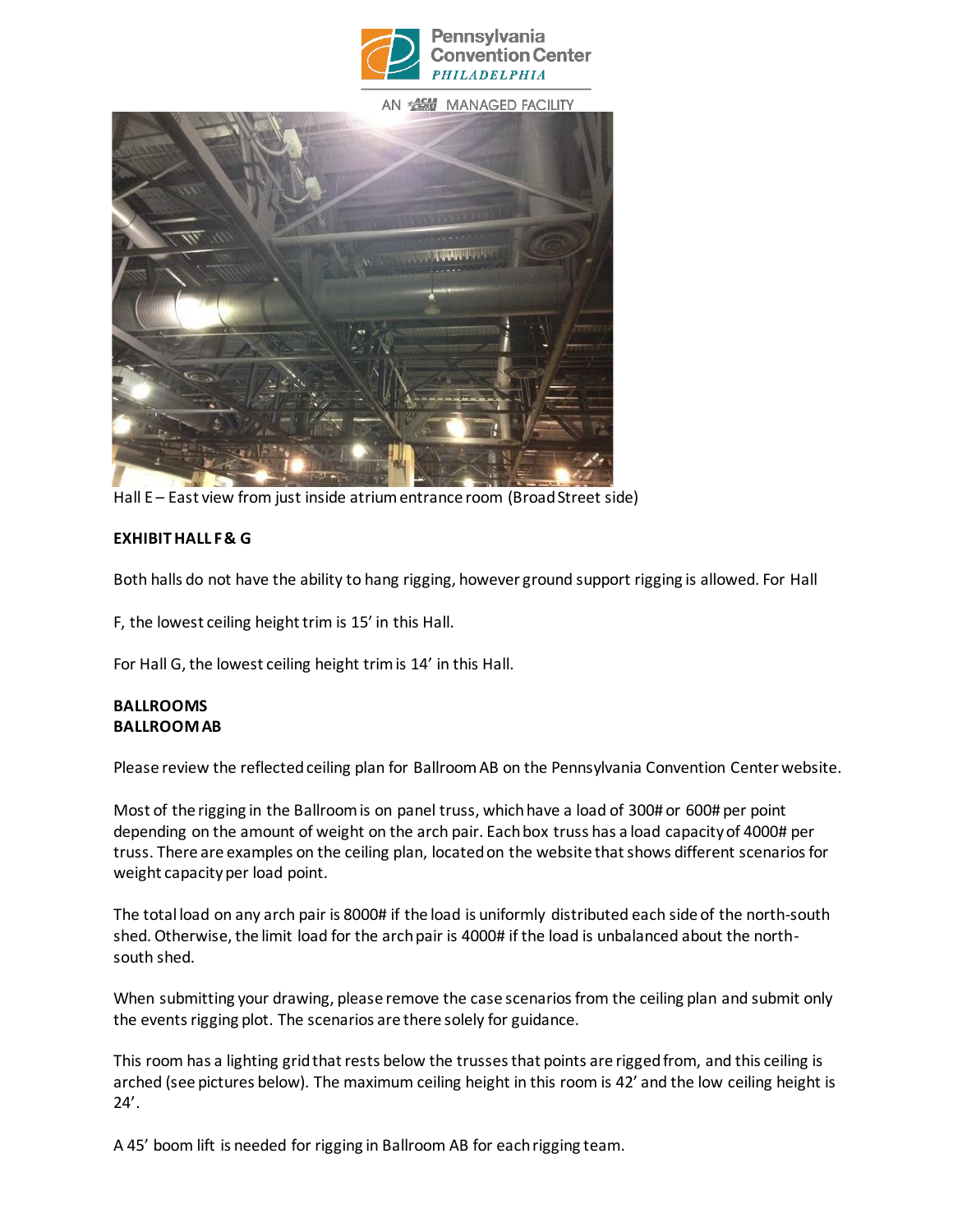

AN **SESSI** MANAGED FACILITY

The center soffit in the room has 4 House Motors that can hold a 1000# per motor. The distance between the house motor holes is approximately 30'. The first set of house motor holes are approximately 9' from the down stage edge of the existing house stage. The distance between the front and back motor house holes is approximately 48'. The distance from steel to steel from Ballroom A to Ballroom B is approximately 50'.

If soffit is spanned at points other than house points, 20.5" x 20.5" truss must be used no matter what.

There are two stage pipes that can be rigged from, 7' off the back wall and 16' off the back wall.



Ballroom AB – shows center soffit and arched ceiling in the room



Ballroom A – Ceiling and lighting grid (lighting on truss that is rigged is not permanent part of room)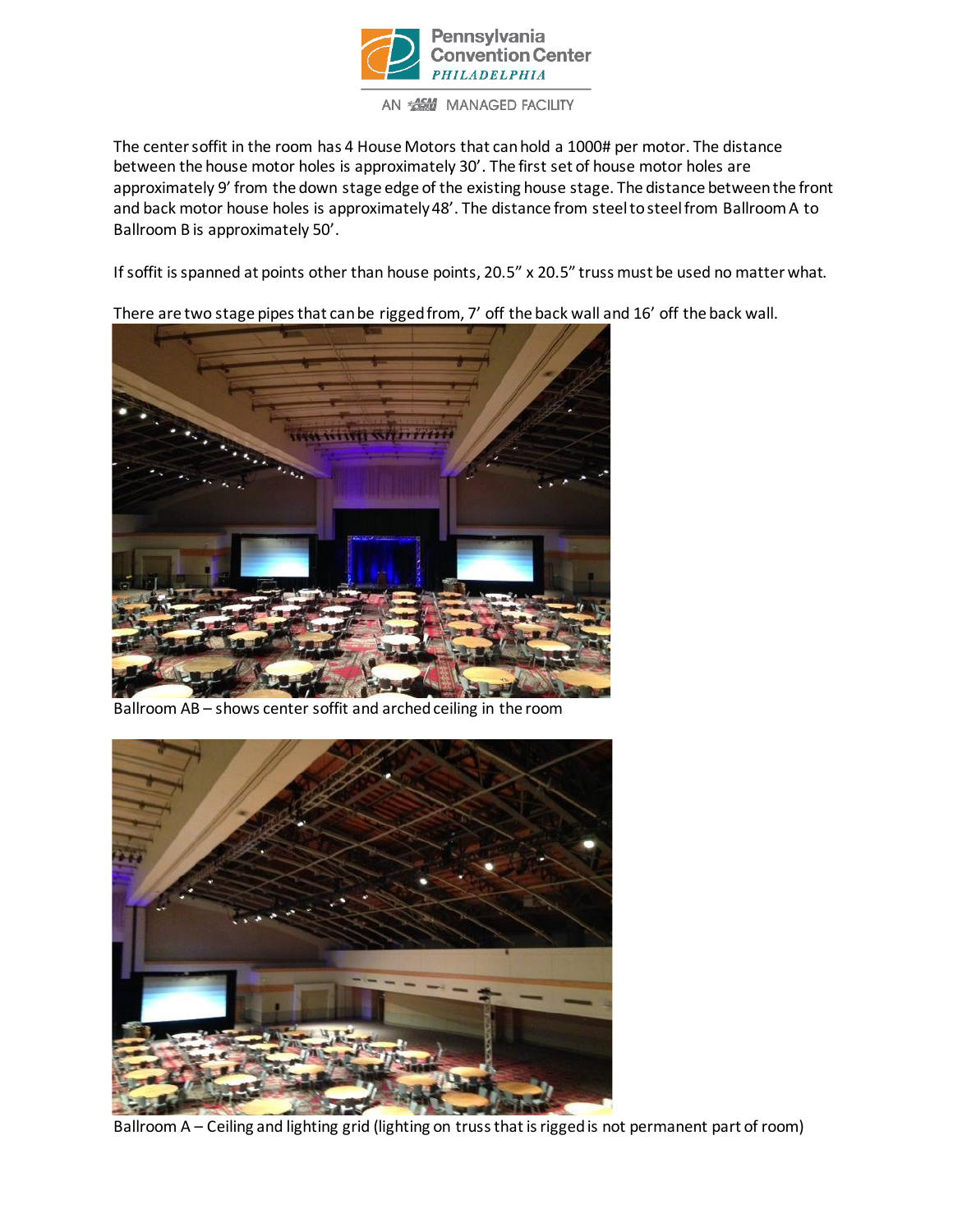

#### **TERRACE BALLROOM**

Please review the reflected ceiling plan for Terrace Ballroom on the Pennsylvania Convention Center website.

Allowable dead hang loads are allowed up to 1000# per point. There are beam clamps located on the truss throughout the room (please see ceiling plan), which will allow for easier rigging. In the event a point does not hit the beam clamp, 3/8" steel can be wrapped around the truss to rig the point.

This room has ceiling tiles, and no ceiling tiles can be removed to rig. In the event a point must hit below ceiling tiles, a spanner truss can be rigged from steel to steel to allow to hang below ceiling tiles.

High steel is 43'6", low steel is 35'8". The air wall tracks are 34'6".

A 45' boom lift is needed for rigging in Terrace Ballroom for each rigging team.



Terrace 4 – Full view of ceiling from corner of room



Terrace 4 – View of truss in between ceiling tiles where all points are rigged from